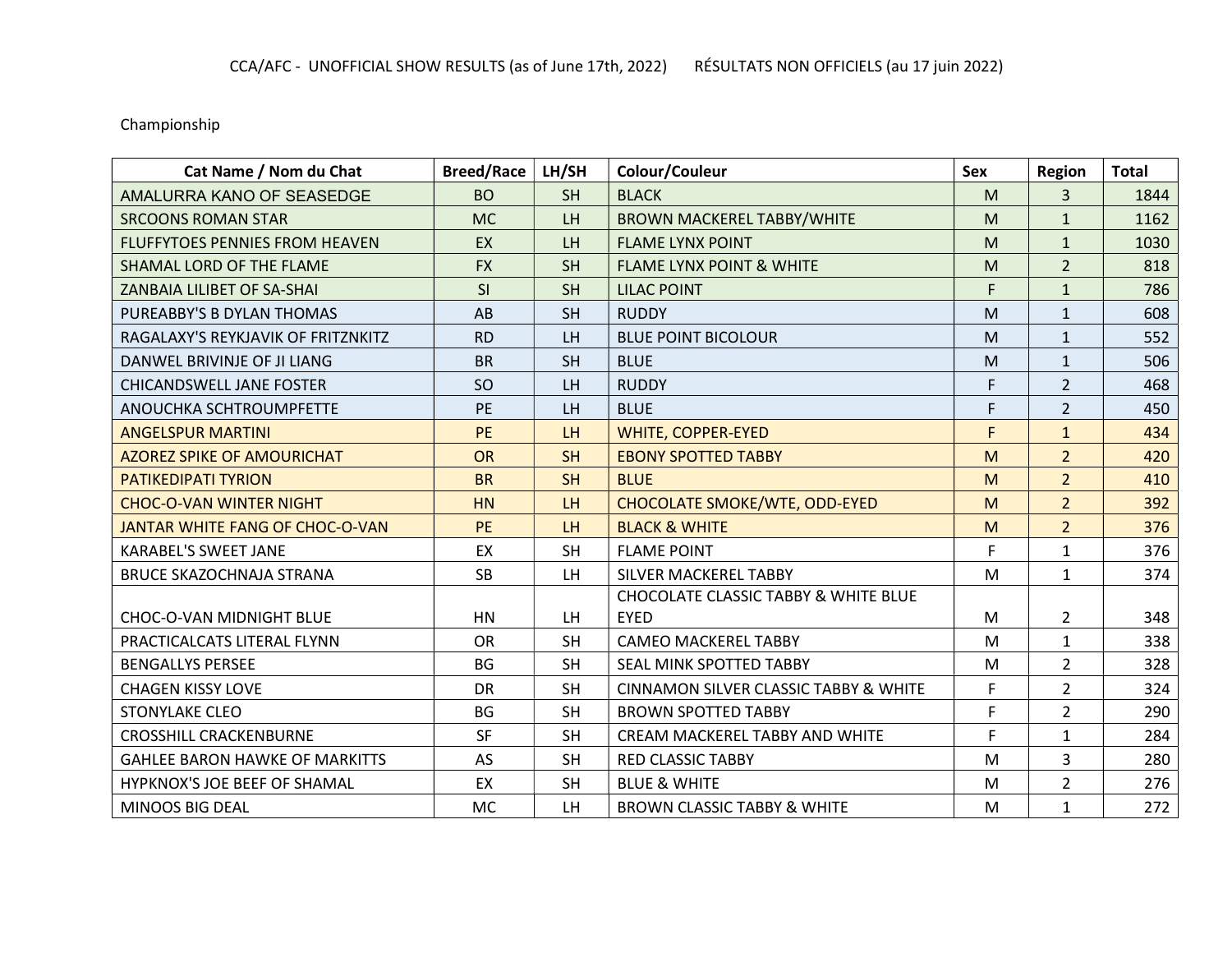| SHAMAL MARBLELICIOUS                | EX        | LH.       | <b>BROWN CLASSIC TABBY</b>                    | F | $\overline{2}$ | 270 |
|-------------------------------------|-----------|-----------|-----------------------------------------------|---|----------------|-----|
| <b>REXKWIZIT'S SMUDGE</b>           | <b>CR</b> | <b>SH</b> | <b>BLACK</b>                                  | F | $\mathbf{1}$   | 268 |
| KALINS # REACH FOR THE STARS        | <b>AS</b> | <b>SH</b> | <b>BROWN CLASSIC TABBY</b>                    | M | $\mathbf{1}$   | 266 |
| <b>DES GLACES ADORA</b>             | <b>BR</b> | <b>SH</b> | <b>BLUE</b>                                   | F | $\overline{2}$ | 264 |
| <b>L'EDEN STARBUCK</b>              | <b>LY</b> | <b>SH</b> | <b>BLACK ROAN</b>                             | M | $\overline{2}$ | 256 |
| ANOUCHKA MISS PERSONALITY           | PE        | LH.       | BLUE CLASSIC PATCHED TABBY & WHITE            | F | $\overline{2}$ | 242 |
| <b>ABYDOM CHAOS</b>                 | AB        | <b>SH</b> | <b>RUDDY</b>                                  | M | $\mathbf{1}$   | 238 |
| <b>FLUFFYTOES KING CASH</b>         | EX        | <b>SH</b> | SEAL SILVER LYNX POINT                        | M | $\mathbf{1}$   | 232 |
| DARK ANGEL'S HONEY BEE              | HN        | LH.       | CHOCOLATE CALICO                              | F | 2              | 184 |
| PRECIOUSPOINT SIENNA                | <b>OR</b> | <b>SH</b> | <b>CINNAMON</b>                               | F | $\mathbf{1}$   | 180 |
| AMOURICHAT LILITH                   | <b>OR</b> | <b>SH</b> | <b>EBONY TICKED PATCHED TABBY &amp; WHITE</b> | F | $\overline{2}$ | 176 |
| PAPRIKA NEVSKIY MODERN              | <b>PS</b> | LH        | SEAL SMOKE POINT & WHITE                      | F | $\mathbf{1}$   | 168 |
| PRACTICALCATS EPIC ECHIDNA          | BA        | <b>SH</b> | <b>LILAC POINT</b>                            | F | $\mathbf{1}$   | 166 |
| KATRINA-CAT VICTOR OF SERENITE      | <b>FX</b> | <b>SH</b> | <b>BLACK</b>                                  | M | $\overline{2}$ | 164 |
| Z-COON VERTIGO OF WILDCOONCLUB      | <b>MC</b> | LH        | <b>BROWN CLASSIC TABBY</b>                    | M | $\mathbf{1}$   | 150 |
| <b>TABBIAY HERSHY</b>               | <b>MC</b> | <b>LH</b> | <b>BROWN CLASSIC TABBY</b>                    | M | $\mathbf{1}$   | 130 |
| <b>TABBIAY HERSHY</b>               | <b>MC</b> | <b>LH</b> | <b>BROWN CLASSIC TABBY</b>                    | M | $\mathbf{1}$   | 130 |
| SOUS LE SAULE RIMBAUD               | <b>BA</b> | LH.       | <b>LILAC POINT</b>                            | M | $\overline{2}$ | 130 |
| <b>BENGALLYS ZEPHIR</b>             | <b>BG</b> | <b>SH</b> | <b>BROWN SPOTTED TABBY</b>                    | M | $\overline{2}$ | 128 |
| <b>BLUE PEACHES BUSHY TAIL BACL</b> | <b>SF</b> | <b>SH</b> | <b>BLUE CREAM</b>                             | F | $\overline{2}$ | 124 |
| <b>SUMO DES BLANC ROUVRES</b>       | <b>BR</b> | <b>SH</b> | <b>LILAC</b>                                  | M | $\overline{2}$ | 114 |
| CHABYMIOU MAGGIE MAY I OF PUREABBY  | AB        | <b>SH</b> | SORREL                                        | F | $\mathbf{1}$   | 112 |
| <b>LEDEN RUFFLE</b>                 | <b>SX</b> | <b>SH</b> | <b>BROWN CLASSIC TABBY</b>                    | F | $\overline{2}$ | 110 |
| SOUS LE SAULE RIO                   | <b>OR</b> | <b>SH</b> | <b>EBONY</b>                                  | M | $\overline{2}$ | 106 |
| REXCLUSIVE'S BEAUMONT OF WAVE       |           |           |                                               |   |                |     |
| <b>DANCER</b>                       | <b>CR</b> | <b>SH</b> | <b>WHITE GOLD-EYED</b>                        | M | $\mathbf{1}$   | 100 |
| HAIRLESS CAT CO MYSTIQUE            | SX        | <b>SH</b> | <b>BLACK</b>                                  | F | $\mathbf{1}$   | 96  |
| AMOUREX GLITTERSTIM OF WAVE DANCER  | <b>CR</b> | <b>SH</b> | <b>TORTOISESHELL &amp; WHITE</b>              | F | $\overline{2}$ | 94  |
| YOUNGLORIA JASNO SOLNYSHKO          | <b>RB</b> | <b>SH</b> | <b>BLUE</b>                                   | F | $\mathbf{1}$   | 94  |
| WILDCOONCLUB IVARS OF Z-COON        | <b>MC</b> | LH.       | <b>BLACK</b>                                  | M | $\overline{2}$ | 90  |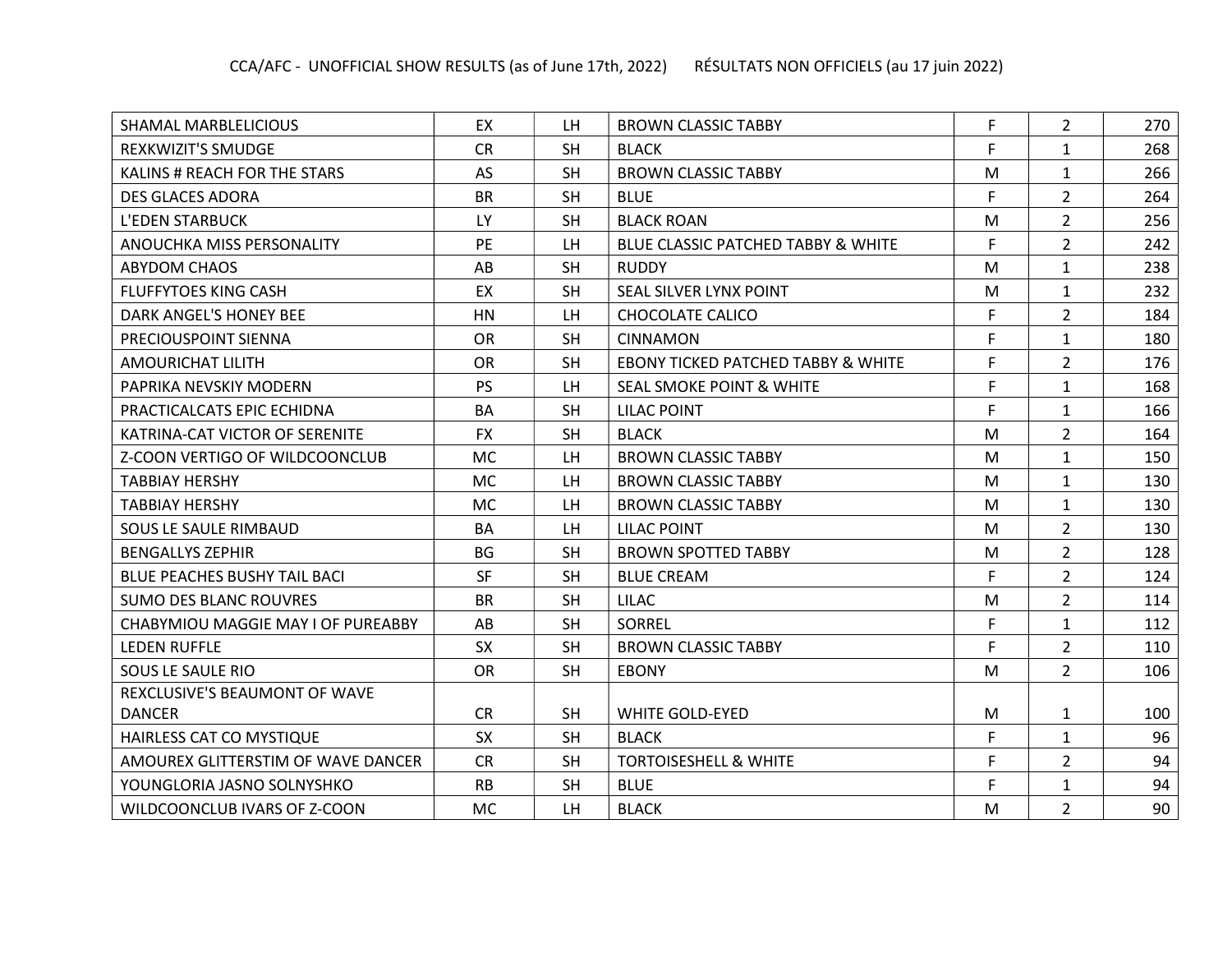| PUREABBY'S CHICA LA DI DAH                 | AB        | <b>SH</b> | <b>RUDDY</b>                            | F | $\mathbf{1}$   | 88 |
|--------------------------------------------|-----------|-----------|-----------------------------------------|---|----------------|----|
| FRITZNKITZ SUGARPLUM                       | <b>RD</b> | LH.       | <b>LILAC POINT</b>                      | F | $\mathbf{1}$   | 88 |
| SHAMAL LADY ORCHID                         | <b>FX</b> | <b>SH</b> | DILUTE CALICO                           | F | $\overline{2}$ | 84 |
| <b>GOLIAF PALLADIUM OF HAIRLESS CAT CO</b> | <b>SX</b> | <b>SH</b> | <b>BLACK &amp; WHITE</b>                | M | $\mathbf{1}$   | 78 |
| SIMPLY BURMESE GOOD GOLLY MS MOLLY         | <b>BU</b> | <b>SH</b> | PLATINUM                                | F | $\mathbf{1}$   | 78 |
| <b>JULIANA</b>                             | <b>SX</b> | <b>SH</b> | <b>BLUE</b>                             | F | $\overline{2}$ | 76 |
| <b>BLUEBERRY WILLOW OF DEE-LO</b>          | <b>SX</b> | <b>SH</b> | <b>BLUE</b>                             | F | $\overline{2}$ | 74 |
| SOUS LE SAULE QUIDAM                       | <b>OR</b> | <b>LH</b> | <b>FAWN CLASSIC TABBY</b>               | M | $\overline{2}$ | 72 |
| VISCOUNT DE MARTYN JASNO SOLNYSHKO         | <b>RB</b> | <b>SH</b> | <b>BLUE</b>                             | M | $\mathbf{1}$   | 72 |
| REXCLUSIVE'S FROSTY THE SHOWMAN            | <b>CR</b> | <b>SH</b> | <b>WHITE GOLD-EYED</b>                  | M | $\mathbf{1}$   | 72 |
| <b>FELININSOLITE GAELLE</b>                | <b>CR</b> | <b>SH</b> | <b>BROWN MACKEREL TABBY</b>             | F | $\overline{2}$ | 72 |
| <b>SERENITE ZEUS</b>                       | MC        | LH.       | <b>BROWN CLASSIC TABBY</b>              | M | $\overline{2}$ | 64 |
| KALINS KEEPING IT SAXXY                    | <b>AS</b> | <b>SH</b> | SILVER CLASSIC PATCHED TABBY            | F | $\mathbf{1}$   | 64 |
| <b>BALILAS CAT NOIR</b>                    | <b>BA</b> | LH        | <b>SEAL LYNX POINT</b>                  | M | $\mathbf{1}$   | 62 |
| PASSION FELINE LAURA-SECORD                | PE        | LH        | <b>TORTOISESHELL</b>                    | F | $\overline{2}$ | 60 |
| <b>EYEOFTHETIGER ASPEN</b>                 | <b>BG</b> | <b>SH</b> | SEAL SILVER LYNX PT SPOT. TABBY         | F | $\mathbf{1}$   | 56 |
| <b>WILDWATER FANTASIA</b>                  | <b>MC</b> | <b>LH</b> | <b>BROWN CLASSIC PATCHED TABBY</b>      | F | $\mathbf{1}$   | 56 |
| DRAGONHILL STEEL MAGNOLIA                  | AS        | <b>SH</b> | SILVER CLASSIC TABBY                    | F | $\mathbf{1}$   | 52 |
| L'ETOILE ROUGE VASYLIY                     | <b>SF</b> | <b>SH</b> | <b>BLUE</b>                             | M | $\overline{2}$ | 52 |
| L'ETOILE ROUGE ALIBABA OF BLUE             |           |           |                                         |   |                |    |
| <b>PEACHES</b>                             | <b>SF</b> | <b>SH</b> | <b>CREAM CLASSIC TABBY</b>              | M | $\overline{2}$ | 46 |
| <b>FLUFFYTOES FRANKIE GOESTO</b>           |           |           |                                         |   |                |    |
| <b>HOLLYWOOD</b>                           | EX        | <b>SH</b> | <b>SILVER SPOTTED TABBY &amp; WHITE</b> | M | $\mathbf{1}$   | 42 |
| <b>SRCOONS PANDORA</b>                     | <b>MC</b> | LH        | <b>CREAM CLASSIC TABBY</b>              | F | $\mathbf{1}$   | 40 |
| <b>AUGUSTINA</b>                           | <b>SX</b> | <b>SH</b> | <b>SEAL POINT</b>                       | F | $\overline{2}$ | 40 |
| TABBIAY SILHOUETTA JAMES                   | MC        | LH        | <b>BLACK</b>                            | F | $\mathbf{1}$   | 38 |
| ANOUCHKA IO                                | <b>PE</b> | LH.       | <b>BLUE &amp; WHITE</b>                 | M | $\overline{2}$ | 34 |
| <b>ZAZZLES CRUSHIN IT</b>                  | <b>PE</b> | LH        | <b>RED &amp; WHITE</b>                  | F | $\mathbf{1}$   | 32 |
| <b>REXCLUSIVE'S DOOGIE</b>                 | <b>CR</b> | <b>SH</b> | <b>RED POINT</b>                        | M | $\mathbf{1}$   | 26 |
| <b>Z-COON'S KCENIA</b>                     | <b>MC</b> | LH        | <b>BROWN CLASSIC PATCHED TABBY</b>      | F | $\overline{2}$ | 24 |
| SRCOONS LYVIA OF SERENITE                  | <b>MC</b> | LH        | WHITE, COPPER-EYED                      | F | $\overline{2}$ | 22 |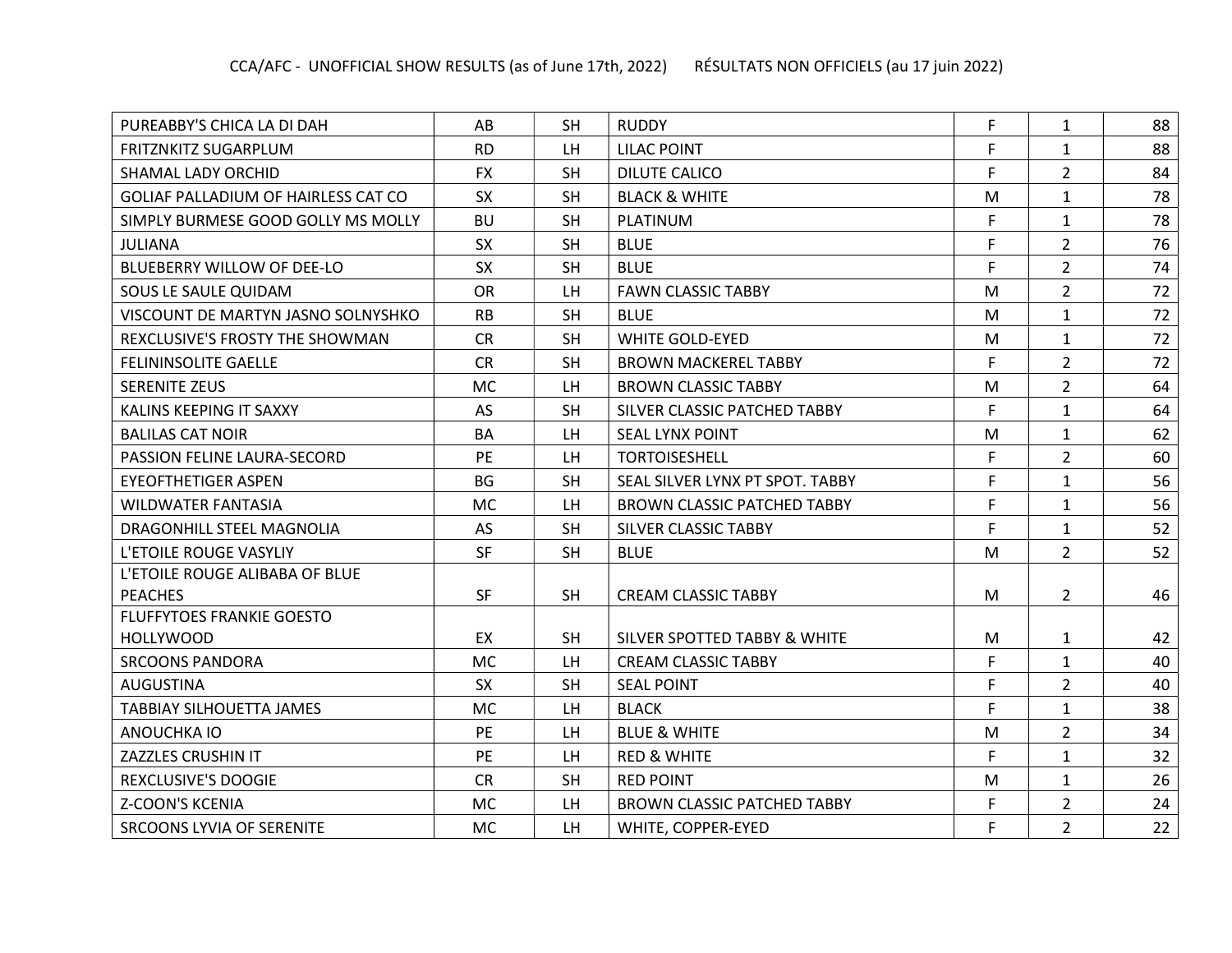| TABBIAY SKIZZY                       | <b>MC</b> | LH        | <b>BLACK</b>                           | F | $\mathbf{1}$   | 20             |
|--------------------------------------|-----------|-----------|----------------------------------------|---|----------------|----------------|
| <b>BOUNTYLOVE ANASTASIA PATIENCE</b> | EX        | LH.       | BROWN CLASSIC PATCHED TABBY & WHITE    | F | $\overline{2}$ | 20             |
| <b>FLUFFYTOES SMOKE N HOT</b>        | EX        | LH.       | <b>BLACK SMOKE</b>                     | F | 1              | 20             |
| TUFTSCOONS MISS HALEY                | <b>MC</b> | LH        | SILVER CLASSIC PATCHED TABBY           | F | 1              | 18             |
| ELEANORCATS PANDIA OF BENGALLYS      | <b>BG</b> | <b>SH</b> | SEAL LYNX POINT SPOTTED TABBY          | F | $\overline{2}$ | 18             |
| PENICUIK OF PURRSANG                 | <b>SF</b> | LH.       | <b>BLACK SMOKE &amp; WHITE</b>         | F | $\overline{2}$ | 16             |
| <b>CUMCME KY</b>                     | EX        | <b>SH</b> | <b>BLUE MACKEREL TABBY</b>             | F | $\mathbf{1}$   | 16             |
| HAIRLESS CAT CO HANS                 | <b>SX</b> | <b>SH</b> | <b>BLACK &amp; WHITE</b>               | M | $\mathbf{1}$   | 16             |
| <b>REXCLUSIVE'S PIPPIN</b>           | <b>CR</b> | <b>SH</b> | <b>RED MACKEREL TABBY</b>              | F | $\mathbf{1}$   | 14             |
| <b>FELININSOLITE GINNY</b>           | <b>CR</b> | <b>SH</b> | SEAL MINK MACKEREL TABBY               | F | $\overline{2}$ | 10             |
| L'EDEN SALLY                         | LY        | <b>SH</b> | <b>BLACK ROAN</b>                      | F | $\overline{2}$ | 8              |
| LEDEN BUZZ OF DEE-LO                 | <b>SX</b> | <b>SH</b> | <b>BLACK &amp; WHITE</b>               | M | $\overline{2}$ | 8              |
| KALINS LOOKIN' GOOD OAKLYN           | AS        | <b>SH</b> | SILVER CLASSIC PATCHED TABBY           | F | $\mathbf{1}$   | 8              |
| <b>QUINTA SIBARIS</b>                | <b>SB</b> | <b>LH</b> | <b>SILVER SPOTTED TABBY</b>            | F | $\overline{2}$ | 8              |
| <b>DEELO CRUELLA</b>                 | <b>SX</b> | <b>SH</b> | <b>BLUE MINK</b>                       | F | $\overline{2}$ | 4              |
| REXCLUSIVE'S HOLLY TARRA             | <b>CR</b> | <b>SH</b> | <b>CALICO</b>                          | F | $\mathbf{1}$   | 4              |
| DIVINITY WCOON EVE OF MATOUDUNORD    | <b>MC</b> | LH.       | <b>BLACK SMOKE</b>                     | F | $\overline{2}$ | 4              |
| PRACTICALCATS FLIPPIN SOCKS          | <b>OR</b> | <b>SH</b> | <b>EBONY SPOTTED TABBY &amp; WHITE</b> | F | 1              | $\overline{2}$ |
| PRACTICALCATS BOMBALURINA            | <b>OR</b> | <b>SH</b> | <b>EBONY</b>                           | F | $\mathbf{1}$   | $\overline{2}$ |
| PRACTICALCATS ANDROMEDA              | OR        | <b>SH</b> | <b>FAWN</b>                            | F | $\mathbf{1}$   | $\overline{2}$ |
| <b>CATS PARADISE MACHO MOUSSE</b>    | <b>BR</b> | <b>SH</b> | <b>SILVER SHADED</b>                   | M | $\overline{2}$ | $\overline{2}$ |
| <b>ALEKSA POINT LADA</b>             | <b>SX</b> | <b>SH</b> | <b>CHOCOLATE POINT</b>                 | F | $\overline{2}$ | $\overline{2}$ |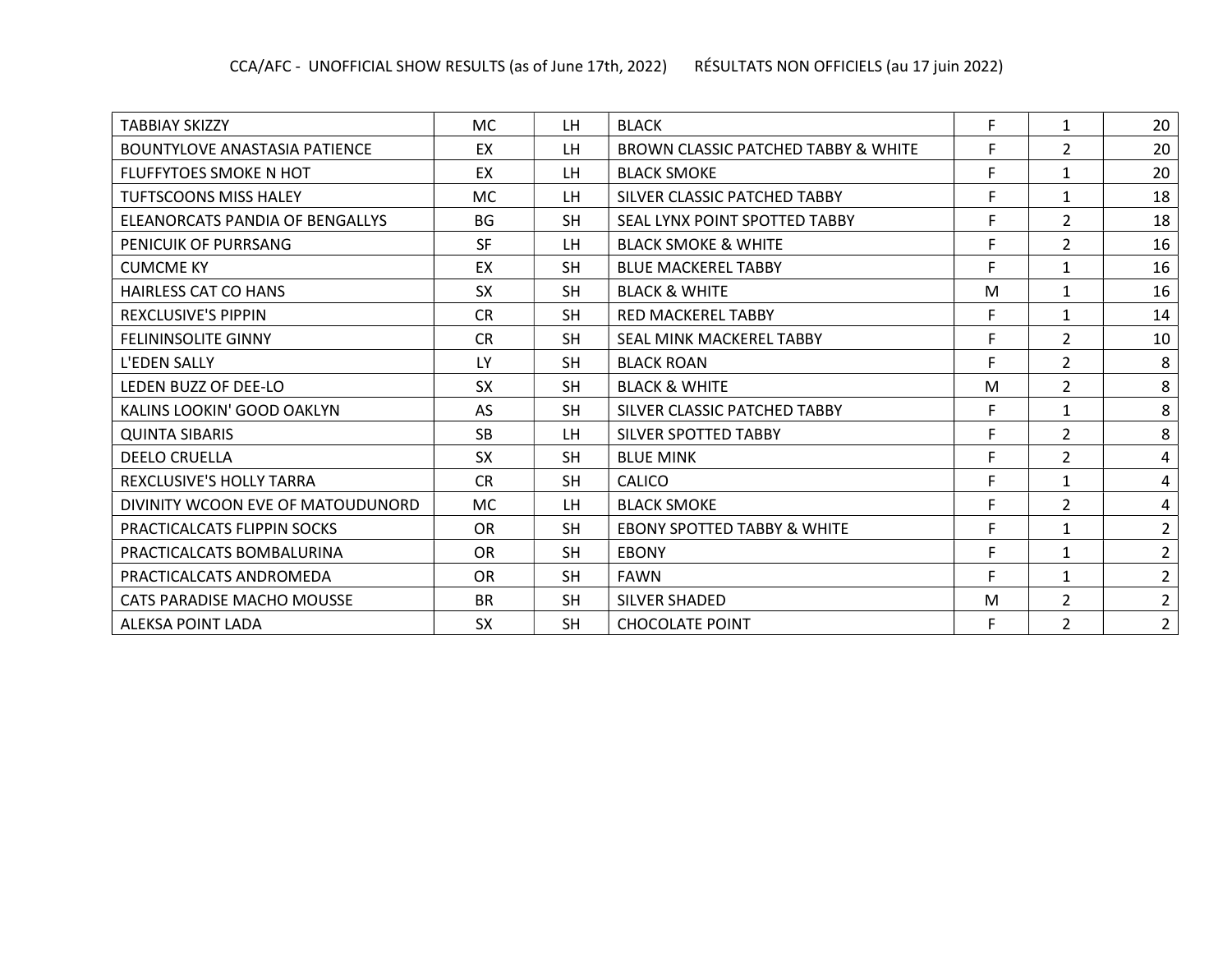Premiers

| Cat Name / Nom du Chat                    | <b>Breed/Race</b> | LH/SH          | Colour/Couleur                         | Sex | <b>Region</b>  | <b>Total</b> |
|-------------------------------------------|-------------------|----------------|----------------------------------------|-----|----------------|--------------|
| PURRTY KATZ DASH OF CUMCME                | <b>EX</b>         | <b>SH</b>      | <b>BLUE CLASSIC TABBY &amp; WHITE</b>  | M   | $\mathbf{1}$   | 1848         |
| ANGELSPUR LOOKS LIKE SNOW                 | PE                | LH             | <b>WHITE COPPER-EYED</b>               | F   | $\mathbf{1}$   | 1636         |
| PRACTICALCATS LITERAL FLYNN               | <b>OR</b>         | <b>SH</b>      | <b>CAMEO MACKEREL TABBY</b>            | M   | $\mathbf{1}$   | 1348         |
| <b>SHELBIE'S ALBA FILIUM</b>              | <b>AT</b>         | LH <sub></sub> | WHITE, GOLD-EYED                       | M   | $\overline{3}$ | 1284         |
| FRITZNKITZ JACK VALENTINE                 | <b>RD</b>         | <b>LH</b>      | <b>BLUE POINT BI COLOUR</b>            | M   | $\mathbf{1}$   | 1152         |
| KARABEL'S HEART-OF-GOLD                   | EX                | LH             | <b>RED MACKEREL TABBY</b>              | M   | $\mathbf{1}$   | 996          |
| WILDWATER JOY-OF-COLOUR                   | <b>MC</b>         | <b>LH</b>      | <b>DILUTE CALICO</b>                   | F   | $\mathbf{1}$   | 960          |
| PRACTICALCATS DREAD DEJAVU                | <b>OR</b>         | <b>SH</b>      | <b>EBONY TICKED TABBY</b>              | F   | $\mathbf{1}$   | 700          |
| FRITZNKITZ APPLE BLOSSOM                  | <b>RD</b>         | <b>LH</b>      | <b>LILAC POINT MITTED</b>              | F   | $\mathbf{1}$   | 630          |
| PRECIOUSPOINT MIYA                        | <b>OR</b>         | <b>SH</b>      | <b>WHITE BLUE-EYED</b>                 | F   | $\mathbf{1}$   | 626          |
| <b>KHALEESYS ASTERIA</b>                  | <b>BG</b>         | <b>SH</b>      | <b>SILVER CHARCOAL SPOTTED TABBY</b>   | F   | $\mathbf{1}$   | 532          |
| <b>PASSIONFELINE SMURF LALA</b>           | <b>PE</b>         | LH             | <b>BLUE</b>                            | M   | $\overline{2}$ | 484          |
| <b>BURMEPURR SHIRAZ</b>                   | <b>BU</b>         | <b>SH</b>      | <b>SABLE</b>                           | F   | $\overline{2}$ | 480          |
| PRACTICALCATS FLARES MOON KNIGHT          | <b>BA</b>         | <b>SH</b>      | <b>LILAC POINT</b>                     | M   | $\mathbf{1}$   | 440          |
| <b>WILLABELLE PRINCE HARRY/TUFTSCOONS</b> | <b>MC</b>         | <b>LH</b>      | <b>CAMEO CLASSIC TABBY &amp; WHITE</b> | M   | $\mathbf{1}$   | 404          |
| <b>ABYDOM CONTROL</b>                     | AB                | <b>SH</b>      | <b>RUDDY</b>                           | M   | $\mathbf{1}$   | 404          |
| SEASEDGE TREASURE-OF-THE-SEA              | <b>BO</b>         | <b>SH</b>      | <b>BLACK</b>                           | M   | 3              | 368          |
| <b>BALILAS SUNSHINE AND SHADOW</b>        | <b>BA</b>         | LH             | <b>CHOCOLATE TORTIE POINT</b>          | F   | $\mathbf{1}$   | 356          |
| FELILAND LOLITA BONITA                    | <b>BR</b>         | <b>SH</b>      | <b>SILVER SHADED</b>                   | F   | $\overline{2}$ | 320          |
| <b>LADILUCK'S SHORESY</b>                 | EX                | LH             | <b>RED CLASSIC TABBY &amp; WHITE</b>   | M   | $\mathbf{1}$   | 316          |
| LADILUCK'S FUEL OF METALLICAT             | EX                | <b>SH</b>      | <b>RED CLASSIC TABBY</b>               | M   | $\mathbf{1}$   | 304          |
| KARABEL'S ANGEL IN BLUE JEANS             | EX                | LH             | <b>BLUE CREAM LYNX POINT</b>           | F   | $\mathbf{1}$   | 300          |
| REXCLUSIVE'S REESE'S PIECES               | <b>CR</b>         | <b>SH</b>      | <b>BLUE MACKEREL TABBY &amp; WHITE</b> | F   | $\mathbf{1}$   | 280          |
| <b>WILDWATER SERENITY</b>                 | <b>MC</b>         | LH             | <b>BLACK</b>                           | F   | $\mathbf{1}$   | 272          |
| LADILUCK'S DORA OF METALLICAT             | EX                | <b>SH</b>      | <b>BROWN PATCH MACTABBY/WHITE</b>      | F   | 6              | 240          |
| LADILUCK'S DORA OF METALLICAT             | EX                | <b>SH</b>      | <b>BROWN PATCH MACTABBY/WHITE</b>      | F   | 6              | 240          |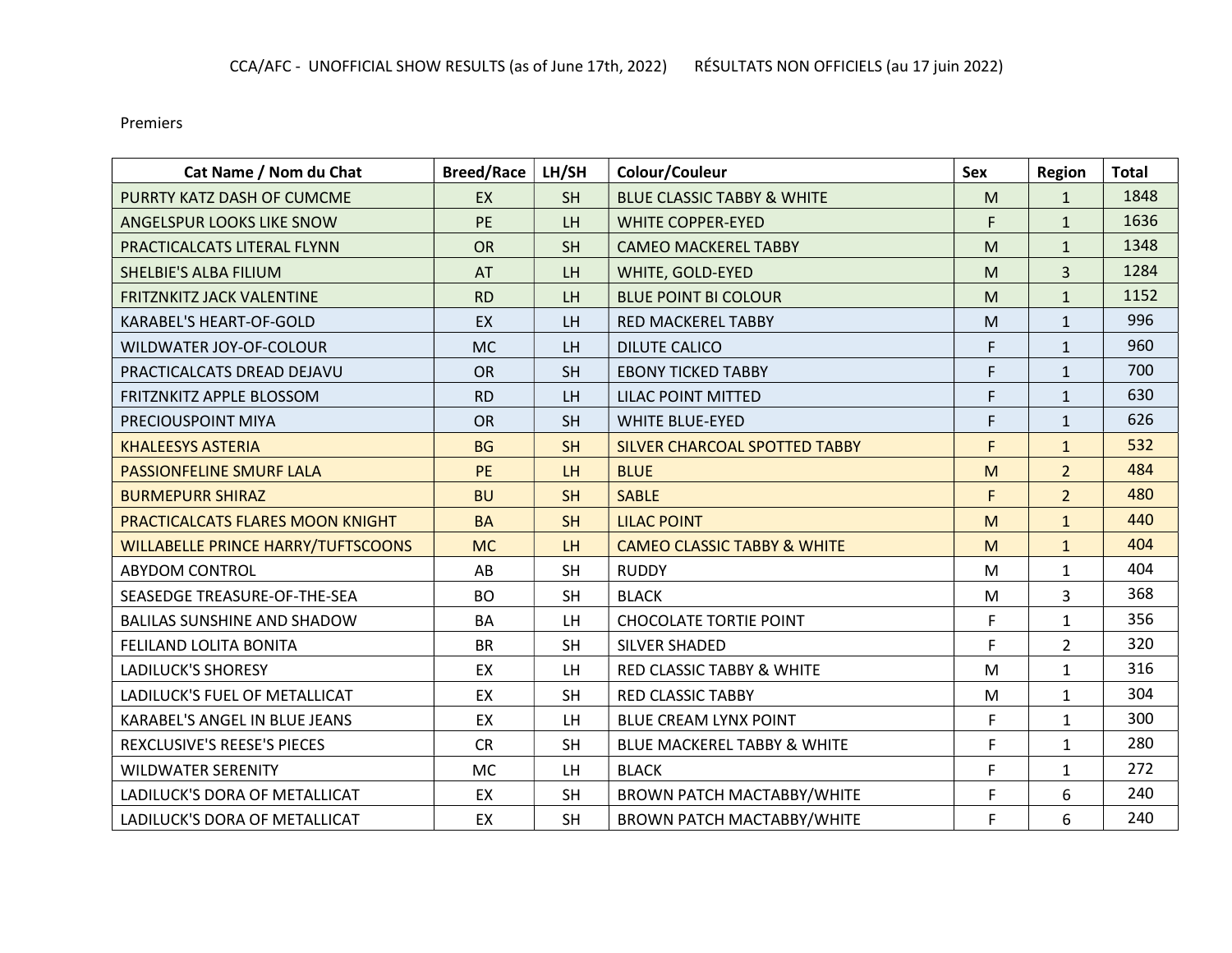| ALBUS VICTORIA ANDRE TAN           | MC.       | LH.       | SILVER CLASSIC TABBY                   | M | $\overline{\mathcal{L}}$ | 198 |
|------------------------------------|-----------|-----------|----------------------------------------|---|--------------------------|-----|
| SHAMAL EDDIE VANHALEN OF           |           |           |                                        |   |                          | 178 |
| <b>SUMMERTIME</b>                  | <b>FX</b> | LH.       | <b>BLUE</b>                            | M |                          |     |
| ARGENTO PRIDE GERTRUDE OF SERENITE | <b>MC</b> | LH        | <b>BROWN MACKEREL TABBY</b>            |   | $\mathfrak{p}$           | 168 |
| <b>TABBIAY FRANKIE</b>             | <b>MC</b> | LH.       | <b>BROWN CLASSIC PATCHED TABBY</b>     |   |                          | 148 |
| CATS PARADISE MACHO MOUSSE         | <b>BR</b> | <b>SH</b> | SILVER SHADED                          | M | $\mathcal{P}$            | 144 |
| LADILUCK'S PRINCE OF SUMMERTIME    | EX        | <b>SH</b> | <b>BLACK</b>                           | M |                          | 142 |
| ALLIANCE MARMELADE                 | MC.       | LH.       | <b>RED CLASSIC TABBY</b>               | M | $\overline{\mathcal{L}}$ | 126 |
| <b>ONTARIOBENGALS HULK</b>         | <b>BG</b> | <b>SH</b> | <b>BROWN SPOTTED TABBY</b>             | M |                          | 96  |
| <b>WAVE DANCER ODD SOCKS</b>       | DR        | <b>SH</b> | TORTOISESHELL                          |   | $\mathcal{P}$            | 88  |
| <b>TABBIAY FOX</b>                 | MC.       | LH.       | <b>RED CLASSIC TABBY</b>               | M |                          | 72  |
| <b>ALLIANCE BRILLIANCE</b>         | MC.       | LH        | <b>RED</b>                             | Е | $\mathcal{P}$            | 50  |
| SUMMERTIME GLORIA GAYNOR           | EX        | <b>SH</b> | SILVER PATCHED SPOTTED TABBY AND WHITE | F |                          | 22  |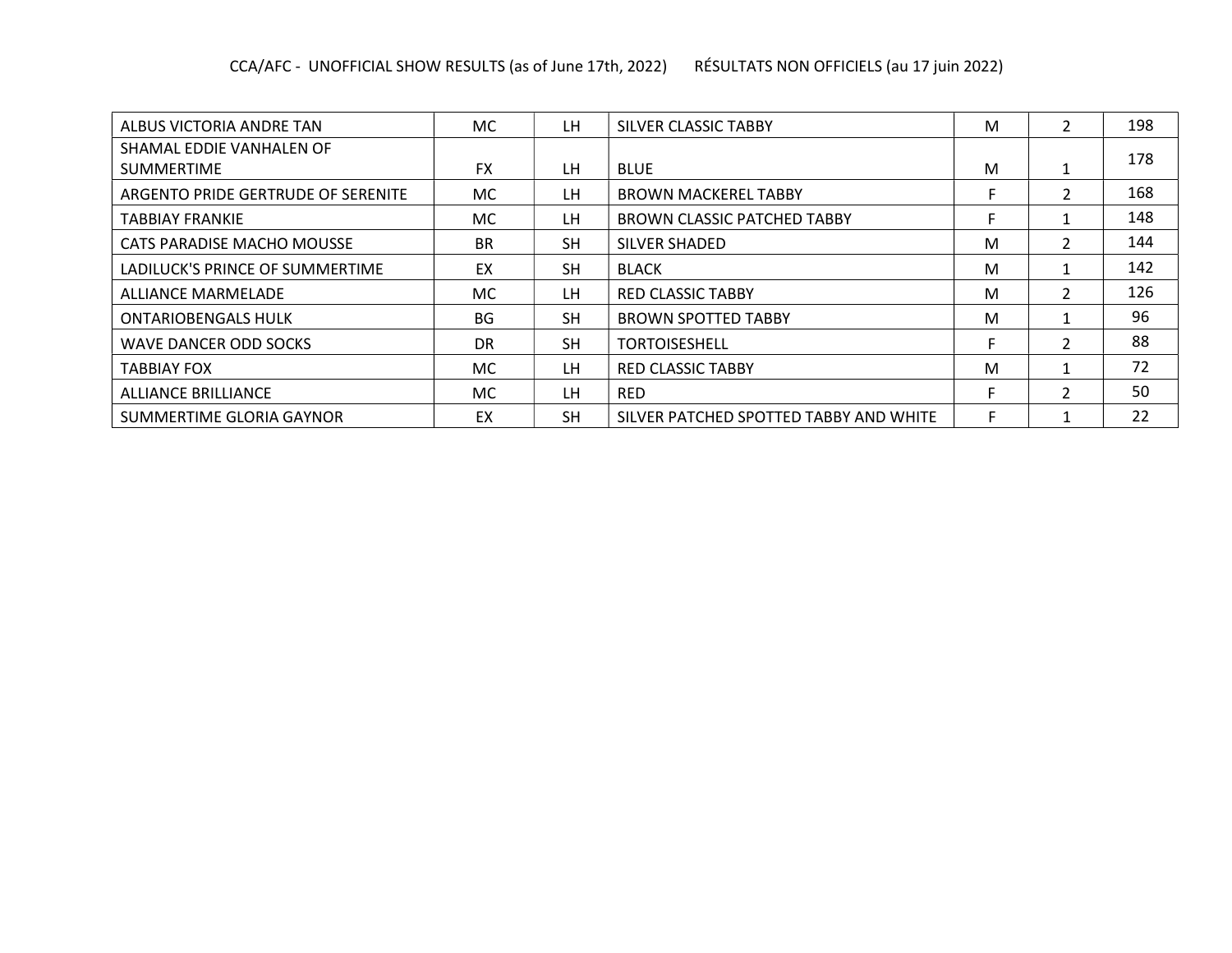Kittens

| Cat Name / Nom du Chat                   | <b>Breed/Race</b> | LH/SH          | Colour/Couleur                            | <b>Sex</b> | <b>Region</b>  | <b>Total</b> |
|------------------------------------------|-------------------|----------------|-------------------------------------------|------------|----------------|--------------|
| KARABEL THE SAGA BEGINS OF CATSPELL      | <b>EX</b>         | <b>LH</b>      | <b>FLAME POINT LYNX</b>                   | M          | $\mathbf{1}$   | 1760         |
| <b>FLUFFYTOES LITTLE DROPS-OF-SILVER</b> | EX                | <b>SH</b>      | <b>SILVER SPOTTED TABBY &amp; WHITE</b>   | F.         | $\mathbf{1}$   | 1372         |
| <b>SPMAINECOONS LINCOLN</b>              | <b>MC</b>         | <b>LH</b>      | <b>BLACK SMOKE</b>                        | M          | $\mathbf{1}$   | 884          |
| <b>GEZELLIG GRACE GALLA</b>              | <b>MC</b>         | <b>LH</b>      | <b>BROWN CLASSIC TABBY</b>                | F.         | $\mathbf{1}$   | 748          |
| <b>BRITISH EMPIRE LORD BYRON</b>         | <b>BR</b>         | <b>SH</b>      | <b>BLUE</b>                               | M          | $\overline{2}$ | 720          |
| <b>STONYLAKE CLEO</b>                    | <b>BG</b>         | <b>SH</b>      | <b>BROWN SPOTTED TABBY</b>                | F.         | $\overline{2}$ | 620          |
| <b>FLUFFYTOES PENNIES FROM HEAVEN</b>    | <b>EX</b>         | <b>LH</b>      | <b>FLAME POINT</b>                        | M          | $\mathbf{1}$   | 604          |
| <b>CHICANDSWELL ELEKTRA</b>              | SO                | LH             | <b>RUDDY</b>                              | F.         | $\overline{2}$ | 584          |
| <b>CDN-MARKITTS QUINCY</b>               | <b>AS</b>         | <b>SH</b>      | <b>RED CLASSIC TABBY</b>                  | M          | 3              | 556          |
| <b>CEREBRUM*ART NYKOS</b>                | <b>BG</b>         | <b>SH</b>      | <b>SILVER SPOTTED TABBY</b>               | M          | $\overline{2}$ | 544          |
| <b>BIG TREE CAT PERCIVAL OF RONDEELU</b> | <b>MC</b>         | LH             | <b>BROWN CLASSIC TABBY</b>                | M          | $\mathbf{1}$   | 532          |
| <b>SUMO DES BLANC ROUVRES</b>            | <b>BR</b>         | <b>SH</b>      | <b>LILAC</b>                              | M          | $\overline{2}$ | 496          |
| <b>DIVINITY W COON LEA</b>               | <b>MC</b>         | <b>LH</b>      | <b>TORTOISESHELL SMOKED</b>               | F          | $\overline{2}$ | 452          |
| <b>BLUE PEACHES BING BENJI</b>           | <b>SS</b>         | <b>SH</b>      | <b>RED POINT &amp; WHITE</b>              | M          | $\overline{2}$ | 444          |
| <b>CAT GRIFFE ROCK STAR</b>              | <b>HN</b>         | LH <sub></sub> | <b>SILVER SHADED</b>                      | M          | $\overline{2}$ | 432          |
| REXCLUSIVE VANILLA ICE REXCEPTIONAL      | <b>CR</b>         | <b>SH</b>      | <b>WHITE-GOLD EYED</b>                    | M          | $\mathbf{1}$   | 420          |
| HYPKNOX'S JOE BEEF OF SHAMAL             | EX                | <b>SH</b>      | <b>BLUE &amp; WHITE</b>                   | M          | $\overline{2}$ | 392          |
| <b>SRCOONS ARES</b>                      | <b>MC</b>         | <b>LH</b>      | <b>BROWN CLASSIC TABBY &amp; WHITE</b>    | M          | $\mathbf{1}$   | 372          |
| <b>GEZELLIG GRACE FRANC OF SRCOONS</b>   | <b>MC</b>         | LH.            | <b>BROWN CLASSIC TABBY</b>                | M          | $\mathbf{1}$   | 364          |
| ANOUCHKA SCHTROUMPFETTE                  | <b>PE</b>         | LH             | <b>BLUE</b>                               | F          | $\overline{2}$ | 364          |
| <b>AMOURICHAT LILITH</b>                 | <b>OR</b>         | <b>SH</b>      | <b>EBONY TICK PATCH TABBY/WHITE</b>       | F          | $\overline{2}$ | 356          |
| <b>REXKWIZIT TRUFFLES</b>                | <b>CR</b>         | <b>SH</b>      | <b>TORTOISESHELL &amp; WHITE</b>          | F          | $\mathbf{1}$   | 352          |
| FAERYFIRE PAN OF PRACTICALCATS           | <b>OR</b>         | <b>SH</b>      | <b>CHESTNUT SPOTTED TABBY &amp; WHITE</b> | M          | $\mathbf{1}$   | 316          |
| CHOC-O-VAN MIDNIGHT STAR                 | HN                | LH             | <b>CHOCOLATE TORTOISESHELL</b>            | F          | $\overline{2}$ | 312          |
| WILDWATER LADY MARMALADE                 | <b>MC</b>         | LH.            | <b>TORTOISESHELL &amp; WHITE</b>          | F          | $\mathbf{1}$   | 304          |
| LIBERTYBENGALS MINOTAURE                 | <b>BG</b>         | <b>SH</b>      | <b>BROWN SPOTTED TABBY</b>                | M          | $\overline{2}$ | 304          |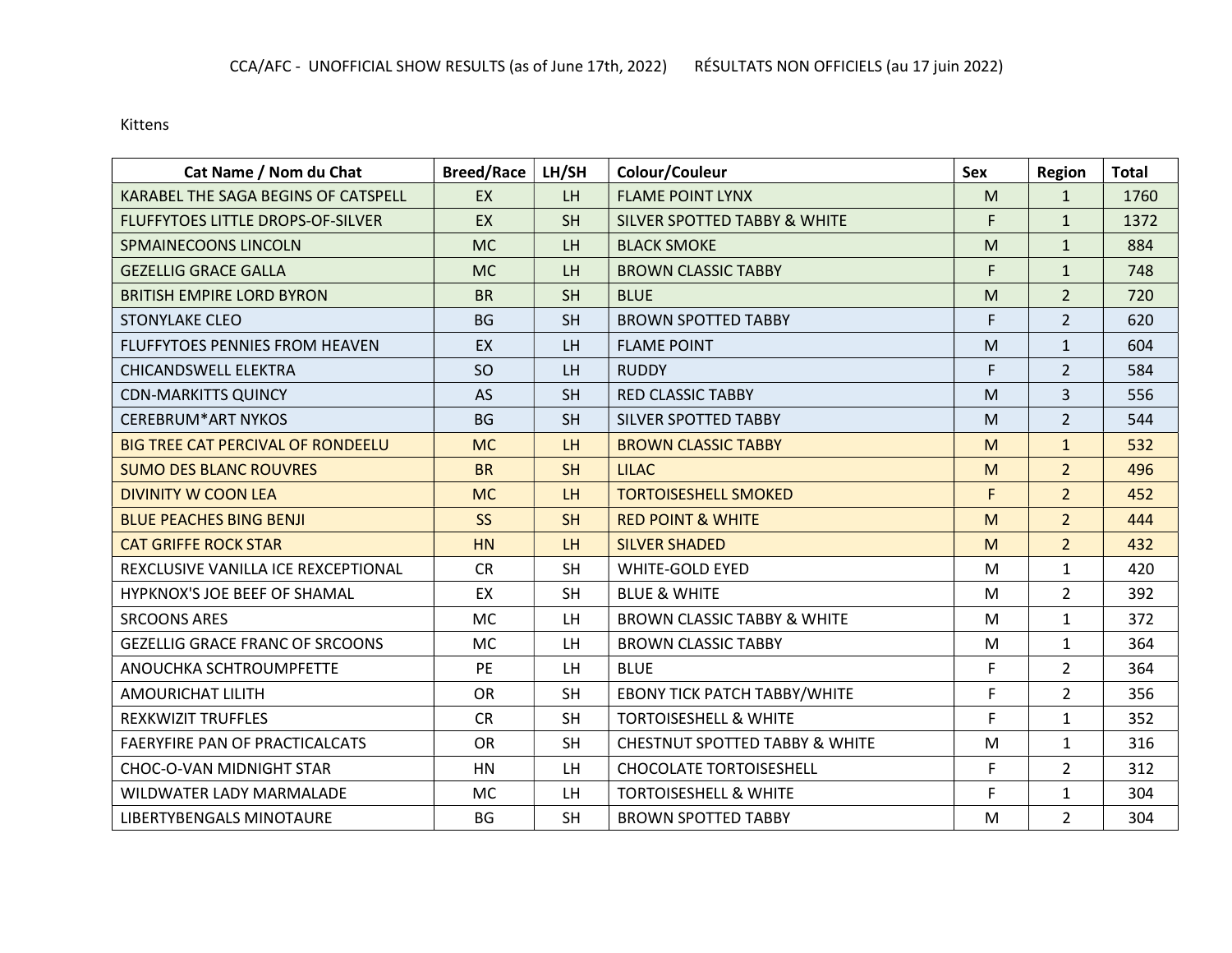| REXPERTISE FLIKA OF FELININSOLITE                   | <b>CR</b> | <b>SH</b> | <b>DILUTE CALICO</b>                  | F           | $\overline{2}$ | 302 |
|-----------------------------------------------------|-----------|-----------|---------------------------------------|-------------|----------------|-----|
| <b>FLUFFYTOES UP IN SMOKE</b>                       | EX        | <b>SH</b> | <b>BLACK SMOKE &amp; WHITE</b>        | $\mathsf F$ | $\mathbf{1}$   | 290 |
| SHABBYMUR QUEEN CHARLOTTE                           | <b>CR</b> | <b>SH</b> | <b>BLACK AND WHITE</b>                | F           | $\overline{2}$ | 290 |
| <b>SHAMAL PETITE PELUCHE</b>                        | <b>FX</b> | LH.       | <b>FLAME LYNX POINT &amp; WHITE</b>   | F           | $\overline{2}$ | 284 |
| <b>ODESSA NEVSKIY MODERN</b>                        | <b>PS</b> | LH        | <b>SEAL LYNX POINT &amp; WHITE</b>    | F           | $\overline{2}$ | 248 |
| <b>CDN-MARKITTS OSCAR BISMAN</b>                    | <b>AS</b> | <b>SH</b> | <b>BLUE CLASSIC TABBY</b>             | M           | 3              | 240 |
| <b>NORTH CHIMES ERIKA OF</b><br><b>NORWAYDREAMS</b> | <b>NO</b> | LH.       | SILVER MACKEREL PATCHED TABBY & WHITE | F           | $\mathbf{1}$   | 220 |
| ZAZZLES CRUSHIN IT                                  | <b>PE</b> | LH.       | <b>RED &amp; WHITE</b>                | F           | $\mathbf{1}$   | 206 |
| <b>JUSTORIAMESE CRAZY IN LOVE</b>                   | <b>BA</b> | <b>SH</b> | <b>CINNAMON LYNX POINT</b>            | $\mathsf F$ | $\mathbf{1}$   | 176 |
| <b>KALINS OAKLYNN</b>                               | <b>AS</b> | <b>SH</b> | SILVER CLASSIC PATCHED TABBY          | F           | $\mathbf{1}$   | 174 |
| <b>JUSTORIAMESE SUCK MY KISS</b>                    | <b>OR</b> | <b>SH</b> | <b>RED SPOTTED TABBY</b>              | M           | $\mathbf{1}$   | 164 |
| AMOURICHAT ELFIE                                    | <b>OR</b> | <b>SH</b> | <b>EBONY TICKED TABBY &amp; WHITE</b> | F           | $\overline{2}$ | 158 |
| <b>BLUE PEACHES BELINHA</b>                         | <b>SS</b> | <b>SH</b> | <b>LILAC</b>                          | F           | $\overline{2}$ | 130 |
| <b>SRCOONS LADY GODIVA</b>                          | <b>MC</b> | LH.       | BROWN PATCHED CLAS. TABY/WHT          | $\mathsf F$ | $\mathbf{1}$   | 124 |
| <b>BENGALLYS BRISEIS</b>                            | <b>BG</b> | <b>SH</b> | SEAL LYNX POINT SPOTTED TABBY         | F           | $\overline{2}$ | 114 |
| <b>KALINS WINSTON III</b>                           | AS        | <b>SH</b> | SILVER CLASSIC TABBY                  | M           | $\mathbf{1}$   | 110 |
| <b>MARKITTS FREYA SVANA</b>                         | <b>AS</b> | <b>SH</b> | SILVER CLASSIC PATCH. TAB/WHT         | F           | 3              | 82  |
| <b>MONARCHIE THEODORE</b>                           | EX        | LH.       | <b>BLUE</b>                           | M           | $\overline{2}$ | 72  |
| PASSIONFELINE LILY KISS                             | <b>PE</b> | LH.       | <b>BLACK</b>                          | F           | $\overline{2}$ | 70  |
| <b>SPMAINECOONS BELLE</b>                           | <b>MC</b> | LH.       | <b>BROWN MACKEREL TABBY</b>           | F           | $\mathbf{1}$   | 60  |
| <b>REXCLUSIVE'S A-DORA-BULL</b>                     | <b>CR</b> | <b>SH</b> | SEAL LYNX POINT                       | F           | $\mathbf{1}$   | 58  |
| SPMAINECOONS SKYE                                   | <b>MC</b> | LH.       | SILVER CLASSIC TABBY & WHITE          | F           | $\mathbf{1}$   | 40  |
| LADILUCK'S HOCUS POCUS                              | EX        | <b>SH</b> | <b>BLACK</b>                          | M           | $\mathbf{1}$   | 30  |
| <b>REXKWIZIT SUNDAE</b>                             | <b>CR</b> | <b>SH</b> | <b>CALICO</b>                         | F           | $\mathbf{1}$   | 28  |
| LE CAT NC'S YURIKO OF HIDENKA                       | EX        | <b>SH</b> | CALICO                                | F           | $\overline{2}$ | 22  |
| <b>TABBIAY SKIZZY</b>                               | <b>MC</b> | LH.       | <b>BLACK</b>                          | F           | $\mathbf{1}$   | 18  |
| REXCLUSIVE PLZ DON'T EAT THE DAYZS                  | <b>CR</b> | <b>SH</b> | <b>WHITE-GOLD EYED</b>                | F           | $\mathbf{1}$   | 18  |
| MIDOLA'S OTTO                                       | <b>NO</b> | LH.       | <b>BLACK SMOKE</b>                    | M           | $\overline{2}$ | 14  |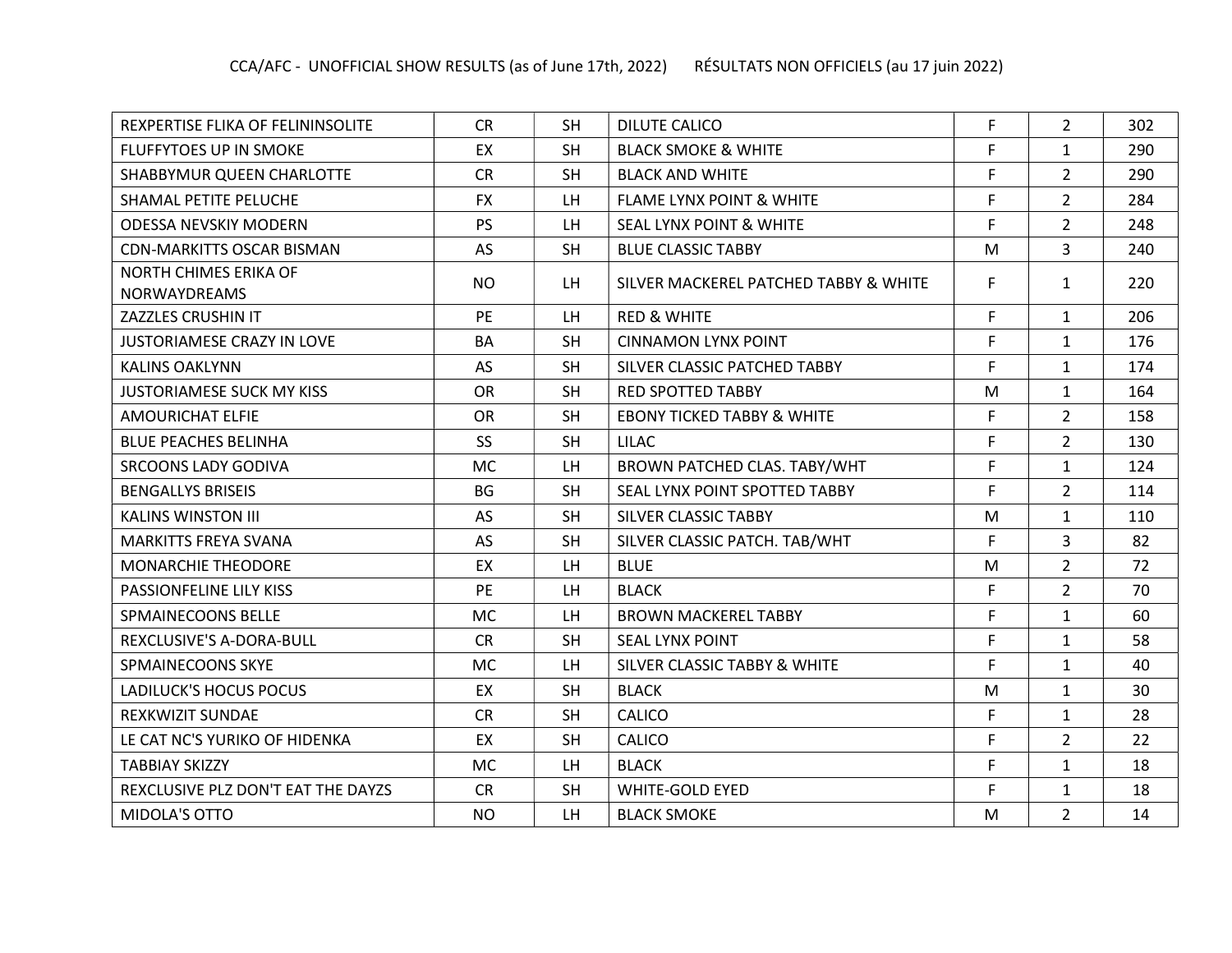## CCA/AFC - UNOFFICIAL SHOW RESULTS (as of June 17th, 2022) RÉSULTATS NON OFFICIELS (au 17 juin 2022)

| LADILUCK<br>$- - -$<br>OF.<br>CD.<br>гv<br>. A D IZ F<br>. .<br>יי<br>ANNI<br>D<br>ັບເ<br>. . | $\blacksquare$<br>" | חכ | $\sim$ MH $^{-}$<br>HF<br>BI<br>$\sim$<br><b>nu</b> | <b>IVI</b> |  | LД |
|-----------------------------------------------------------------------------------------------|---------------------|----|-----------------------------------------------------|------------|--|----|
|-----------------------------------------------------------------------------------------------|---------------------|----|-----------------------------------------------------|------------|--|----|